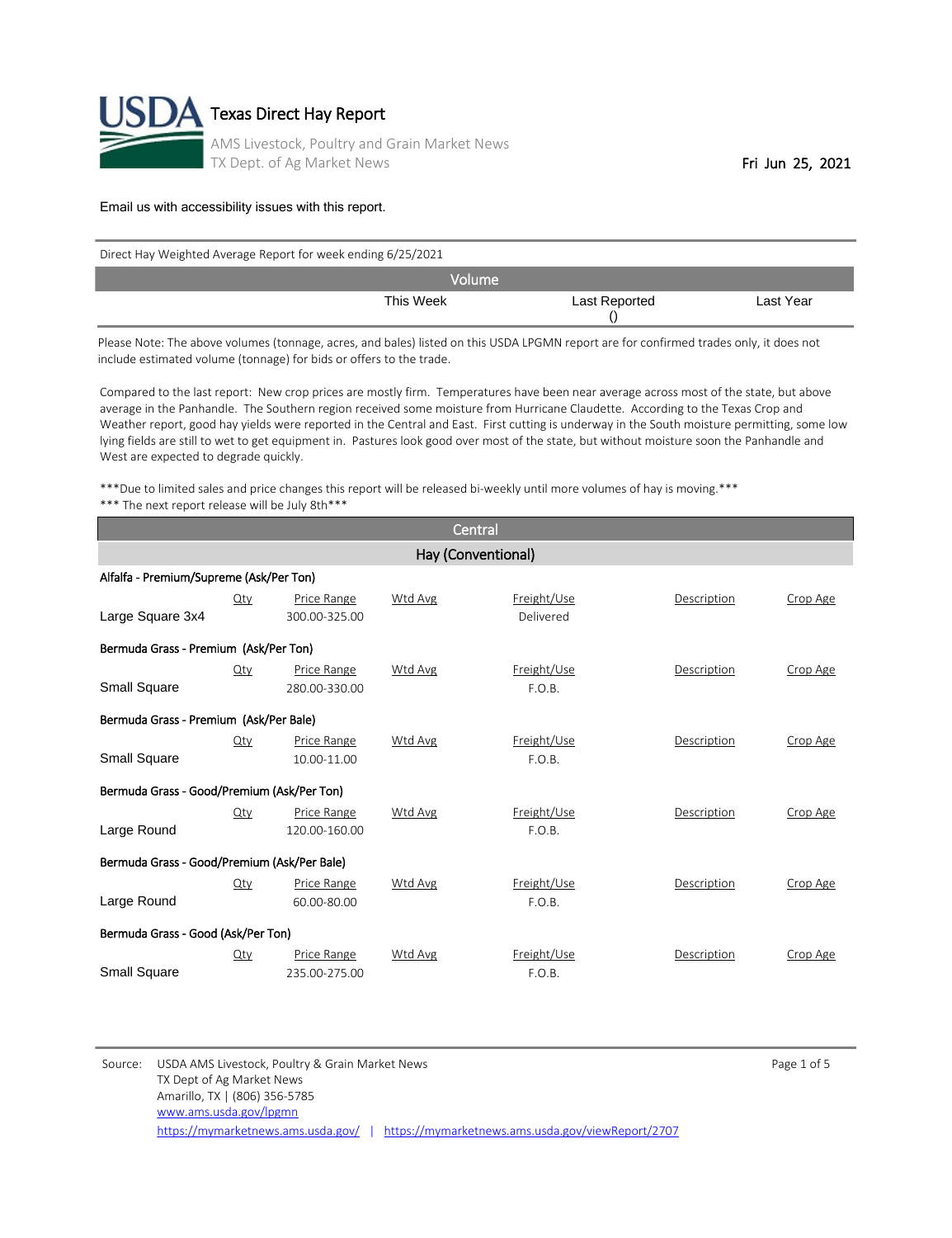

| Bermuda Grass - Good (Ask/Per Bale)        |             |               |         |                         |             |          |  |
|--------------------------------------------|-------------|---------------|---------|-------------------------|-------------|----------|--|
|                                            | Qty         | Price Range   | Wtd Avg | Freight/Use             | Description | Crop Age |  |
| <b>Small Square</b>                        |             | $6.00 - 8.00$ |         | F.O.B.                  |             |          |  |
|                                            |             |               |         |                         |             |          |  |
|                                            |             |               |         | Panhandle               |             |          |  |
|                                            |             |               |         | Hay (Conventional)      |             |          |  |
| Alfalfa - Supreme (Ask/Per Ton)            |             |               |         |                         |             |          |  |
|                                            | $\Omega$ ty | Price Range   | Wtd Avg | Freight/Use             | Description | Crop Age |  |
| Large Square 3x4                           |             | 290.00-310.00 |         | Delivered               |             |          |  |
| Alfalfa - Premium (Ask/Per Ton)            |             |               |         |                         |             |          |  |
|                                            | $Q$ ty      | Price Range   | Wtd Avg | Freight/Use             | Description | Crop Age |  |
| Large Square 3x4                           |             | 260.00-280.00 |         | Delivered               |             |          |  |
| <b>Small Square</b>                        |             | 260.00-285.00 |         | Delivered               |             |          |  |
| Alfalfa - Premium (Ask/Per Bale)           |             |               |         |                         |             |          |  |
|                                            | $Q$ ty      | Price Range   | Wtd Avg | Freight/Use             | Description | Crop Age |  |
| <b>Small Square</b>                        |             | 10.00-11.00   |         | Delivered               |             |          |  |
| Alfalfa - Good/Premium (Ask/Per Ton)       |             |               |         |                         |             |          |  |
|                                            | $Q$ ty      | Price Range   | Wtd Avg | Freight/Use             | Description | Crop Age |  |
| Large Square 3x4                           |             | 255.00-265.00 |         | Delivered-Feedlot/dairy |             |          |  |
| Alfalfa - Good (Ask/Per Bale)              |             |               |         |                         |             |          |  |
|                                            | $Q$ ty      | Price Range   | Wtd Avg | Freight/Use             | Description | Crop Age |  |
| Ground                                     |             | 235.00-255.00 |         | Delivered-Feedlot/dairy |             |          |  |
|                                            |             |               |         |                         |             |          |  |
| Bermuda Grass - Good/Premium (Ask/Per Ton) |             |               |         |                         |             |          |  |
|                                            | $Q$ ty      | Price Range   | Wtd Avg | Freight/Use             | Description | Crop Age |  |
| Large Round                                |             | 170.00-180.00 |         | Delivered               |             |          |  |
| Bermuda Grass - Good (Ask/Per Bale)        |             |               |         |                         |             |          |  |
|                                            | $Q$ ty      | Price Range   | Wtd Avg | Freight/Use             | Description | Crop Age |  |
| Small Square                               |             | 9.00-10.00    |         | Delivered               |             |          |  |
| Millet - Good (Ask/Per Ton)                |             |               |         |                         |             |          |  |
|                                            | $Q$ ty      | Price Range   | Wtd Avg | Freight/Use             | Description | Crop Age |  |
| Large Round                                |             | 194.00        |         | Delivered               |             |          |  |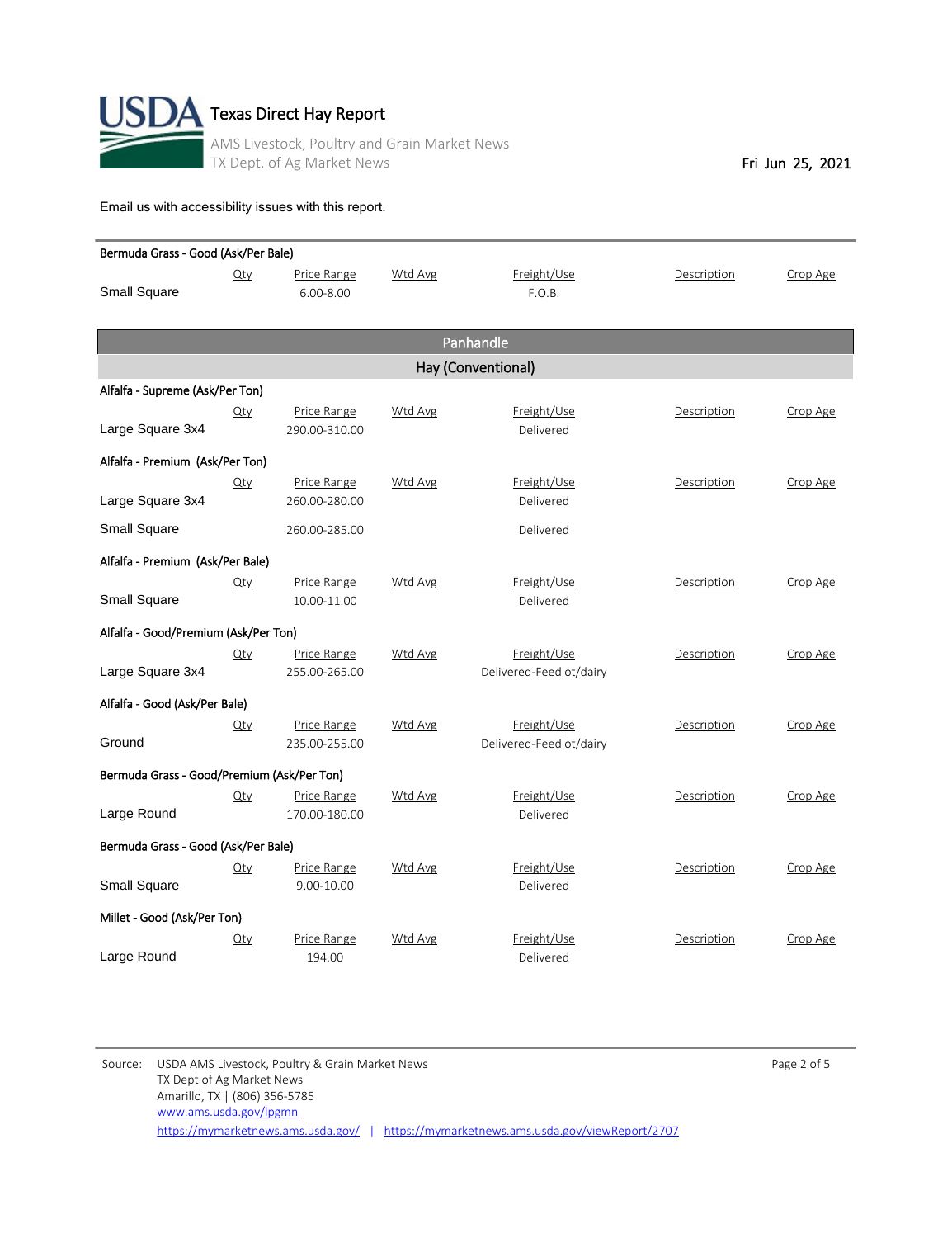

| Oat - Good (Ask/Per Ton)                  |            |               |         |             |             |          |
|-------------------------------------------|------------|---------------|---------|-------------|-------------|----------|
|                                           | $Q$ ty     | Price Range   | Wtd Avg | Freight/Use | Description | Crop Age |
| Large Round                               |            | 200.00-210.00 |         | Delivered   |             |          |
| Prairie/Meadow Grass - Good (Ask/Per Ton) |            |               |         |             |             |          |
|                                           | $Q$ ty     | Price Range   | Wtd Avg | Freight/Use | Description | Crop Age |
| Large Round                               |            | 150.00        |         | Delivered   |             |          |
| Rye Grass - Good (Ask/Per Ton)            |            |               |         |             |             |          |
|                                           | $Q$ ty     | Price Range   | Wtd Avg | Freight/Use | Description | Crop Age |
| Large Round                               |            | 220.00        |         | Delivered   |             |          |
| Rye Grass - Fair (Ask/Per Ton)            |            |               |         |             |             |          |
|                                           | <u>Qty</u> | Price Range   | Wtd Avg | Freight/Use | Description | Crop Age |
| Large Round                               |            | 170.00        |         | Delivered   |             |          |
| Sorghum - Good (Ask/Per Ton)              |            |               |         |             |             |          |
|                                           | $Q$ ty     | Price Range   | Wtd Avg | Freight/Use | Description | Crop Age |
| Ground                                    |            | 235.00        |         | Delivered   |             |          |
| Triticale - Good (Ask/Per Ton)            |            |               |         |             |             |          |
|                                           | <u>Qty</u> | Price Range   | Wtd Avg | Freight/Use | Description | Crop Age |
| Large Round                               |            | 220.00        |         | Delivered   |             |          |
| Wheat - Premium (Ask/Per Ton)             |            |               |         |             |             |          |
|                                           | $Q$ ty     | Price Range   | Wtd Avg | Freight/Use | Description | Crop Age |
| Large Round                               |            | 270.00-290.00 |         | Delivered   |             |          |
| Wheat - Good/Premium (Ask/Per Bale)       |            |               |         |             |             |          |
|                                           | Qty        | Price Range   | Wtd Avg | Freight/Use | Description | Crop Age |
| <b>Small Square</b>                       |            | 10.00-11.00   |         | Delivered   |             |          |
| Wheat - Good (Ask/Per Ton)                |            |               |         |             |             |          |
|                                           | $Q$ ty     | Price Range   | Wtd Avg | Freight/Use | Description | Crop Age |
| Ground                                    |            | 235.00        |         | Delivered   |             |          |
| Large Round                               |            | 220.00        |         | Delivered   |             |          |

South

Source: USDA AMS Livestock, Poultry & Grain Market News Page 3 of 5 TX Dept of Ag Market News Amarillo, TX | (806) 356-5785 <https://mymarketnews.ams.usda.gov/> | <https://mymarketnews.ams.usda.gov/viewReport/2707> [www.ams.usda.gov/lpgmn](http://www.ams.usda.gov/lpgmn)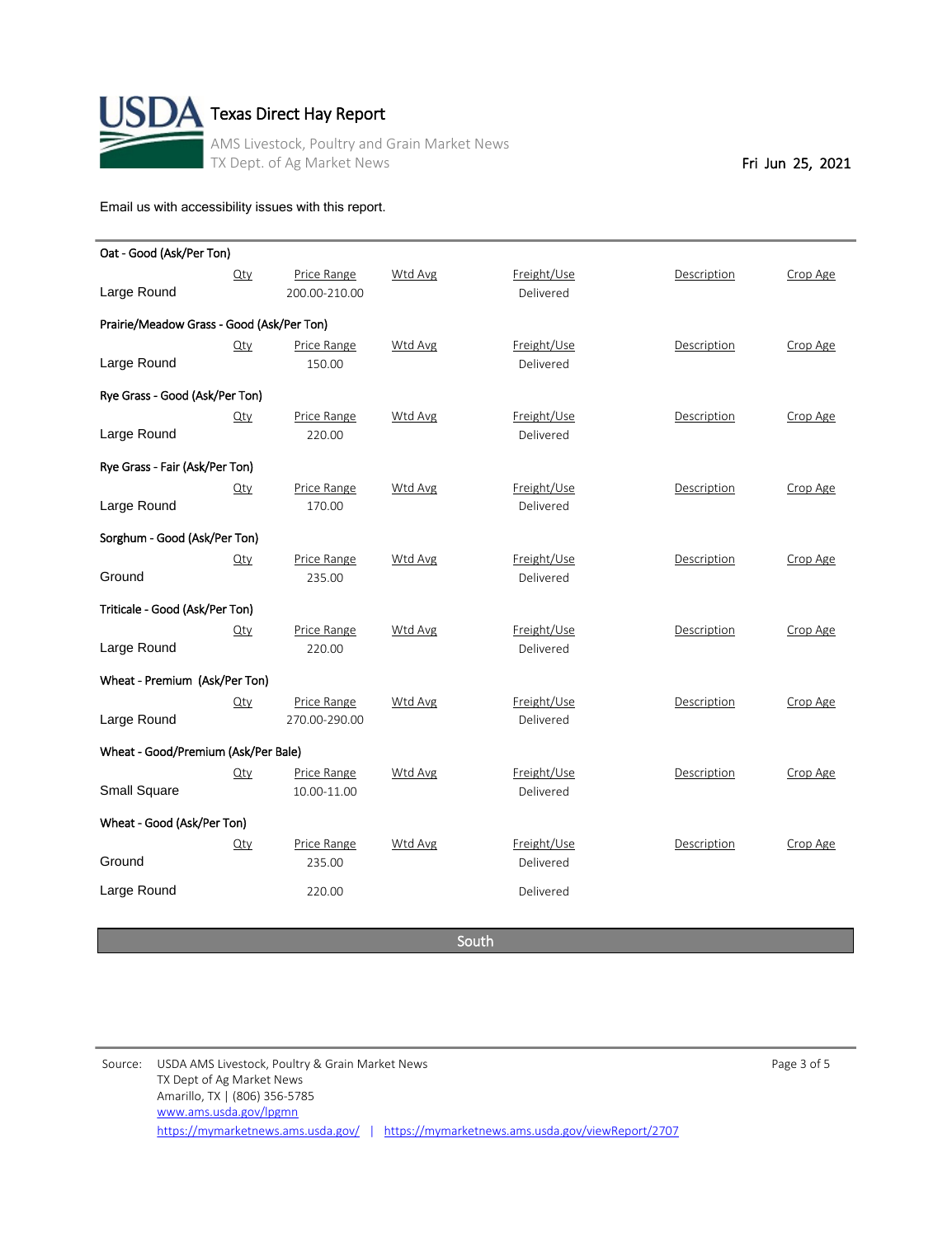

| Hay (Conventional)                          |        |               |         |             |             |          |  |  |
|---------------------------------------------|--------|---------------|---------|-------------|-------------|----------|--|--|
| Bermuda Grass - Good/Premium (Ask/Per Ton)  |        |               |         |             |             |          |  |  |
|                                             | $Q$ ty | Price Range   | Wtd Avg | Freight/Use | Description | Crop Age |  |  |
| Large Round                                 |        | 140.00-180.00 |         | F.O.B.      |             |          |  |  |
| Small Square                                |        | 260.00-330.00 |         | F.O.B.      |             |          |  |  |
| Bermuda Grass - Good/Premium (Ask/Per Bale) |        |               |         |             |             |          |  |  |
|                                             | $Q$ ty | Price Range   | Wtd Avg | Freight/Use | Description | Crop Age |  |  |
| Large Round                                 |        | 80.00-100.00  |         | F.O.B.      |             |          |  |  |
| Small Square                                |        | 8.00-10.00    |         | F.O.B.      |             |          |  |  |
| Bermuda Grass - Fair/Good (Ask/Per Ton)     |        |               |         |             |             |          |  |  |
|                                             | Qty    | Price Range   | Wtd Avg | Freight/Use | Description | Crop Age |  |  |
| Large Round                                 |        | 120.00-130.00 |         | F.O.B.      |             |          |  |  |
| Small Square                                |        | 235.00-265.00 |         | F.O.B.      |             |          |  |  |
| Bermuda Grass - Fair/Good (Ask/Per Bale)    |        |               |         |             |             |          |  |  |
|                                             | $Q$ ty | Price Range   | Wtd Avg | Freight/Use | Description | Crop Age |  |  |
| Large Round                                 |        | 50.00-70.00   |         | F.O.B.      |             |          |  |  |
| Small Square                                |        | $6.00 - 8.00$ |         | F.O.B.      |             |          |  |  |

| <b>West</b>                              |                                         |                    |         |             |             |          |  |  |  |
|------------------------------------------|-----------------------------------------|--------------------|---------|-------------|-------------|----------|--|--|--|
|                                          | Hay (Conventional)                      |                    |         |             |             |          |  |  |  |
|                                          | Alfalfa - Premium/Supreme (Ask/Per Ton) |                    |         |             |             |          |  |  |  |
|                                          | Qty                                     | Price Range        | Wtd Avg | Freight/Use | Description | Crop Age |  |  |  |
| Large Square 3x4                         |                                         | 290.00-310.00      |         | F.O.B.      |             |          |  |  |  |
| Small Square                             |                                         | 300.00-315.00      |         | F.O.B.      |             |          |  |  |  |
| Alfalfa - Premium/Supreme (Ask/Per Bale) |                                         |                    |         |             |             |          |  |  |  |
|                                          | Qty                                     | <b>Price Range</b> | Wtd Avg | Freight/Use | Description | Crop Age |  |  |  |
| Small Square                             |                                         | 11.00-12.00        |         | F.O.B.      |             |          |  |  |  |
| Alfalfa - Good (Ask/Per Ton)             |                                         |                    |         |             |             |          |  |  |  |
|                                          | <u>Qty</u>                              | Price Range        | Wtd Avg | Freight/Use | Description | Crop Age |  |  |  |
| Large Square 3x4                         |                                         | 225.00-235.00      |         | Delivered   |             |          |  |  |  |
| Wheat - Premium (Ask/Per Ton)            |                                         |                    |         |             |             |          |  |  |  |
|                                          | $Q$ ty                                  | Price Range        | Wtd Avg | Freight/Use | Description | Crop Age |  |  |  |
| Large Round                              |                                         | 250.00-270.00      |         | F.O.B.      |             |          |  |  |  |

Source: USDA AMS Livestock, Poultry & Grain Market News **Page 4 of 5** Page 4 of 5 TX Dept of Ag Market News Amarillo, TX | (806) 356-5785 [www.ams.usda.gov/lpgmn](http://www.ams.usda.gov/lpgmn)

<https://mymarketnews.ams.usda.gov/> | <https://mymarketnews.ams.usda.gov/viewReport/2707>